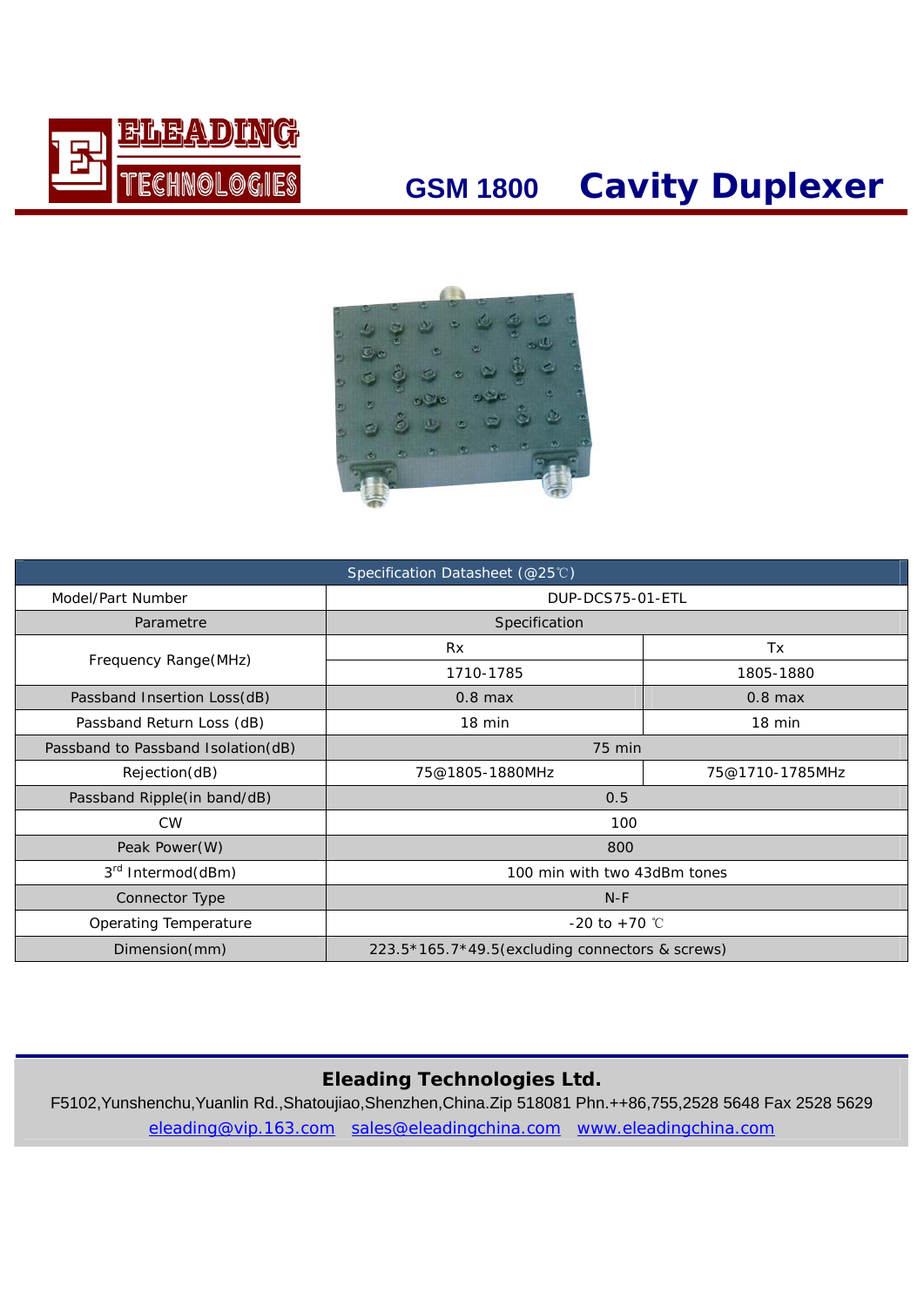

## **EGSM 900 Cavity Duplexer**



| Specification Datasheet (@25℃)     |                                           |           |  |
|------------------------------------|-------------------------------------------|-----------|--|
| Model/Part Number                  | DUP-EGSM35-226-ETL                        |           |  |
| Parametre                          | Specification                             |           |  |
|                                    | <b>Rx</b>                                 | Tx        |  |
| Frequency Range (MHz)              | 880-915                                   | 925-960   |  |
| Passband Insertion Loss(dB)        | $1.0$ max                                 | $1.0$ max |  |
| Passband Return Loss(dB)           | 18 min<br>$18 \text{ min}$                |           |  |
| Passband to Passband Isolation(dB) | 70 min                                    |           |  |
| Rejection(dB)                      | 70@925-960MHz<br>70@880-915MHz            |           |  |
| Passband Ripple(in band/dB)        | $0.6$ max                                 |           |  |
| <b>CW</b>                          | 100                                       |           |  |
| Peak Power(W)                      | 800                                       |           |  |
| 3 <sup>rd</sup> Intermod(dBm)      | 100 min with two +43dBm tones             |           |  |
| Connector Type                     | N Female                                  |           |  |
| Operating Temperature              | $-20$ to $+70$ °C                         |           |  |
| Dimension(mm)                      | 200*162*58(excluding connectors & screws) |           |  |

### **Eleading Technologies Ltd.**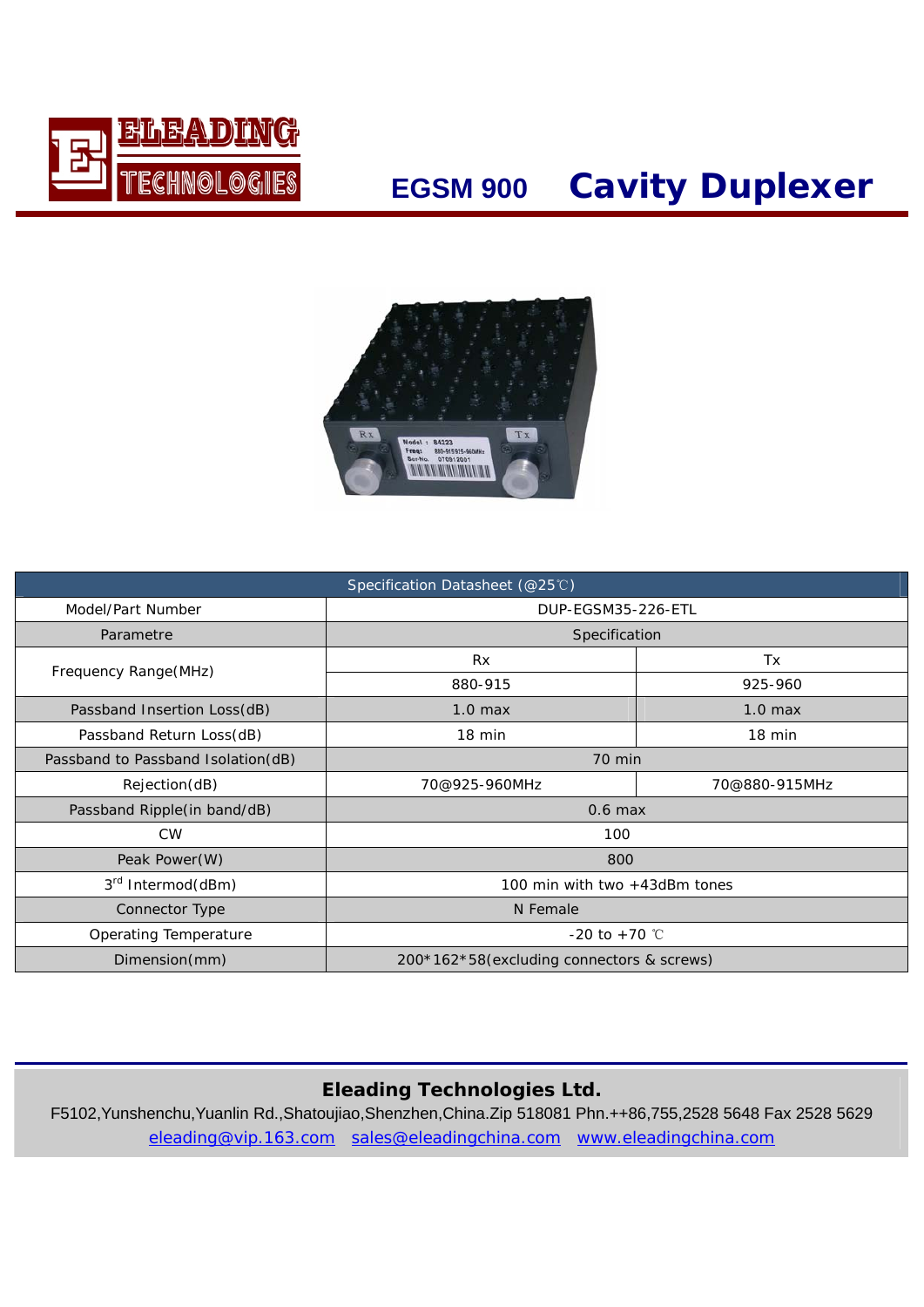

### **CDMA800 Cavity Duplexer**



| Specification Datasheet (@25℃)      |                                             |           |  |
|-------------------------------------|---------------------------------------------|-----------|--|
| Model/Part Number                   | DUP-CDMA10-01-ETL                           |           |  |
| Parametre                           | Specification                               |           |  |
|                                     | <b>Rx</b>                                   | Tx        |  |
| Frequency Range(MHz)                | 825-835                                     | 870-880   |  |
| Passband Insertion Loss(dB)         | $1.6$ max                                   | $1.6$ max |  |
| Passband Return Loss (dB)           | 20<br>min                                   | 20 min    |  |
| Passband to Passband Isolation (dB) | $min$ 75                                    |           |  |
| Rejection(dB)                       | 75@870-880MHz<br>75@825-835MHz              |           |  |
| Passband Ripple(in band/dB)         | $0.8$ max                                   |           |  |
| <b>CW</b>                           | 100                                         |           |  |
| Peak Power(W)                       | 500                                         |           |  |
| 3 <sup>rd</sup> Intermod(dBm)       | 100 min with two 43dBm tones                |           |  |
| Connector Type                      | SMA-F/N-F                                   |           |  |
| Operating Temperature               | $-40$ to $+70$ °C                           |           |  |
| Dimension(mm)                       | 176*137.5*66(excluding connectors & screws) |           |  |

**Note: Japanese CDMA band is available at request.**

### **Eleading Technologies Ltd.**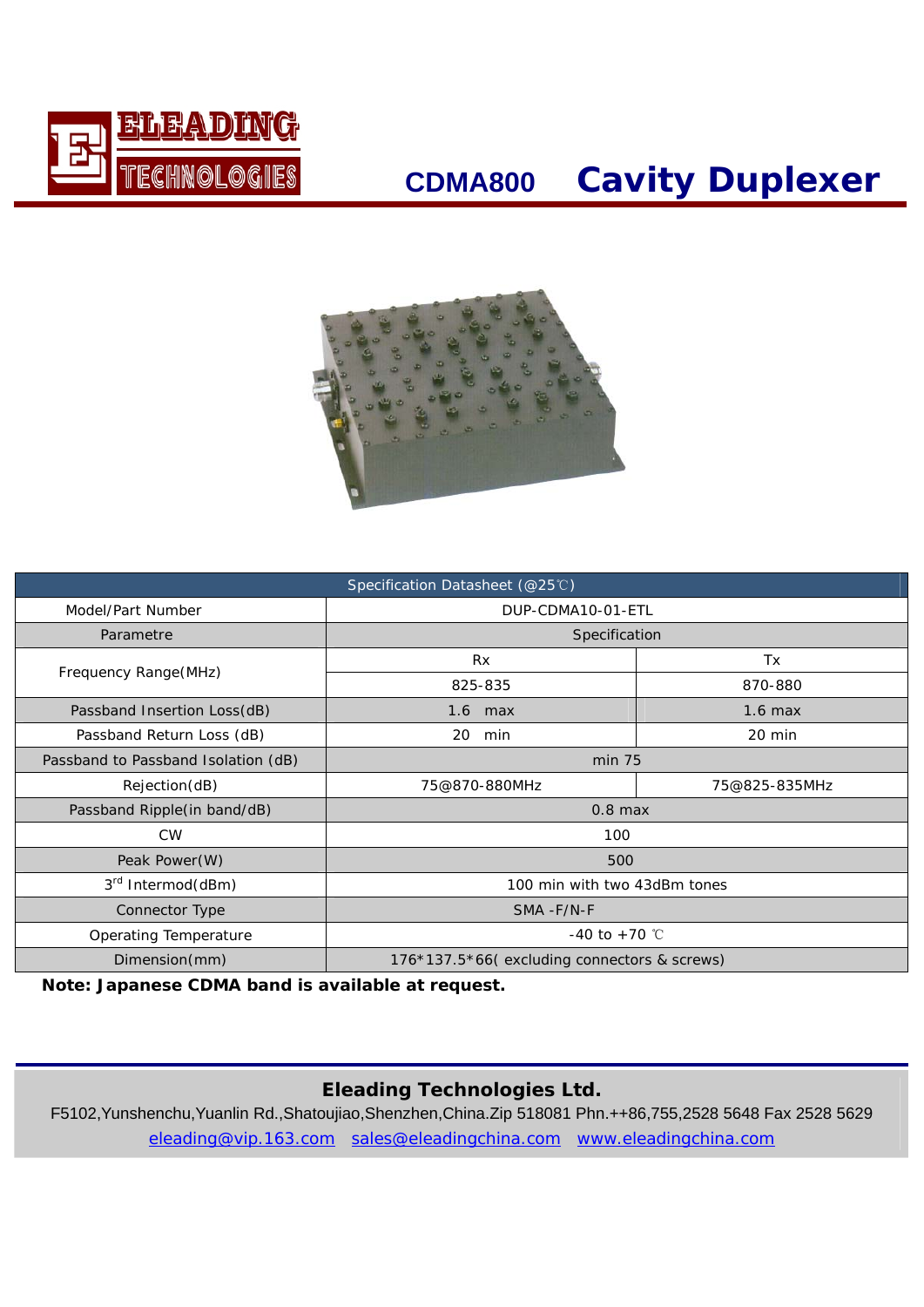

## **PCS Cavity Duplexer**



| Specification Datasheet (@25℃)      |                                            |                  |  |
|-------------------------------------|--------------------------------------------|------------------|--|
| Model/Part Number                   | DUP-60-402-V1-ETL                          |                  |  |
| Parametre                           | Specification                              |                  |  |
|                                     | <b>Rx</b>                                  | Tx               |  |
| Frequency Range (MHz)               | 1850-1910                                  | 1930-1990        |  |
| Passband Insertion Loss(dB)         | 1.0 <sub>max</sub>                         | $1.0$ max        |  |
| Passband Return Loss(dB)            | 18 min                                     | $18 \text{ min}$ |  |
| Passband to Passband Isolation (dB) | 60 min                                     |                  |  |
| Rejection                           | 60@1930-1990MHz<br>60@1850-1910MHz         |                  |  |
| Passband Ripple(in band/dB)         | $0.5$ max                                  |                  |  |
| <b>CW</b>                           | 50                                         |                  |  |
| Peak Power(W)                       | 500                                        |                  |  |
| 3 <sup>rd</sup> Intermod(dBm)       | 100min with two +43dBm tones               |                  |  |
| Connector Type                      | $N - F$                                    |                  |  |
| Operating Temperature               | $-30$ to $+70$ °C                          |                  |  |
| Dimension(mm)                       | 132*132*31 (excluding connectors & screws) |                  |  |

#### **Eleading Technologies Ltd.**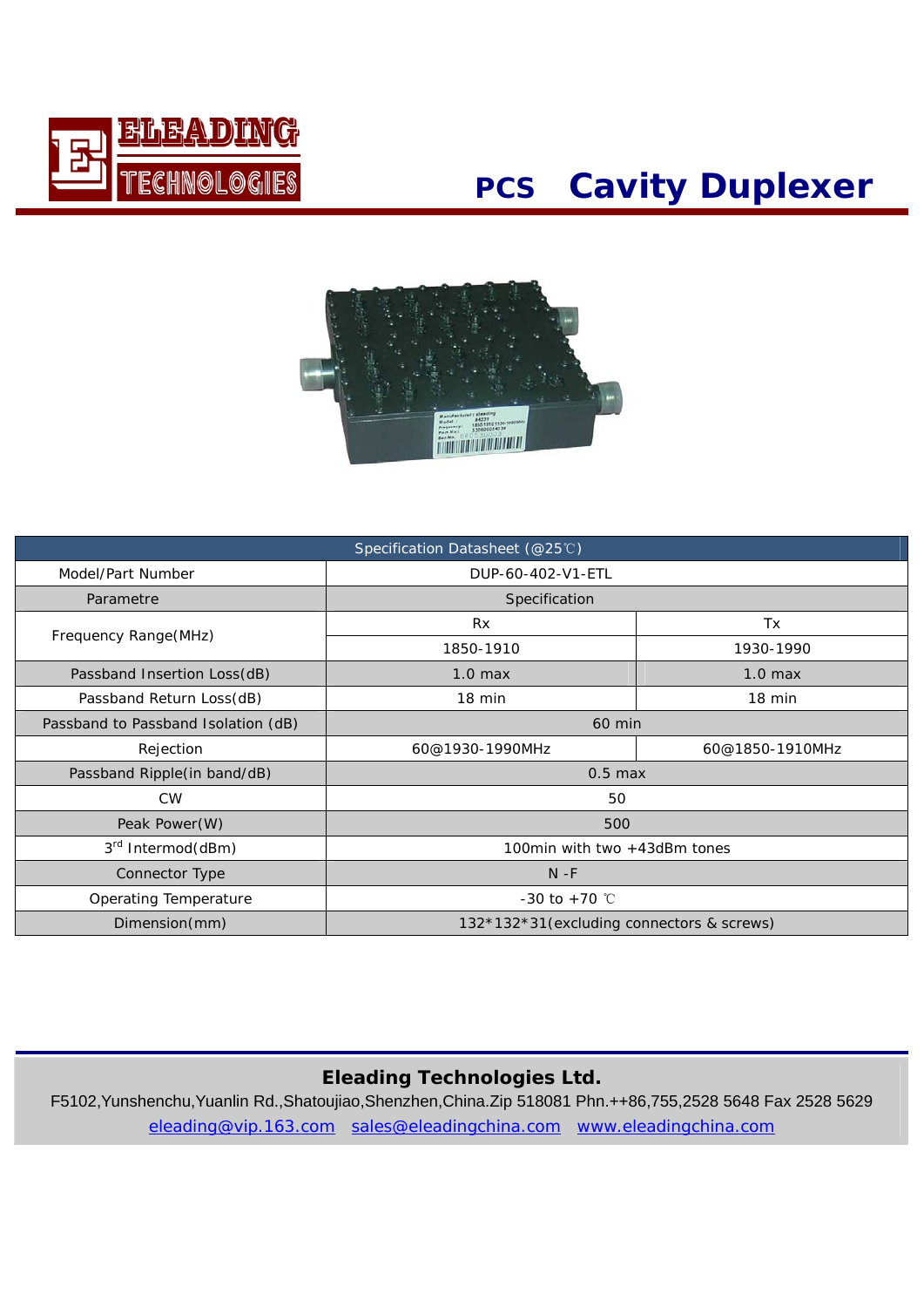

## **AMPS Cavity Duplexer**



| Specification Datasheet (@25℃) |                                           |           |  |  |
|--------------------------------|-------------------------------------------|-----------|--|--|
| Model/Part Number              | DUP-AMPS824894-60-01-ETL                  |           |  |  |
| Parametre                      | Specification                             |           |  |  |
|                                | <b>Rx</b>                                 | Tx        |  |  |
| Frequency Range(MHz)           | 824-849                                   | 869-894   |  |  |
| Passband Insertion Loss(dB)    | $0.8$ max                                 | $1.0$ max |  |  |
| Passband Return Loss(dB)       | 18 min                                    | 18 min    |  |  |
| TX(Passband) to RX(Passband)   | $75$ min                                  |           |  |  |
| Isolation(dB)                  |                                           |           |  |  |
| Rejection(Ant to Rx/Tx) (dB    | 75@824-1990MHz<br>75@869-894MHz           |           |  |  |
| Passband Ripple(in band/dB)    | $0.5$ max                                 |           |  |  |
| <b>CW</b>                      | 100                                       |           |  |  |
| Peak Power(W)                  | 800                                       |           |  |  |
| 3rd Intermod(dB)               | 110min with two +43dBm tones              |           |  |  |
| Connector Type                 | $N - F$                                   |           |  |  |
| Operating Temperature          | -40 to +70 $^{\circ}$ C                   |           |  |  |
| Dimension(mm)                  | 268*280*69(excluding connectors & screws) |           |  |  |

#### **Eleading Technologies Ltd.**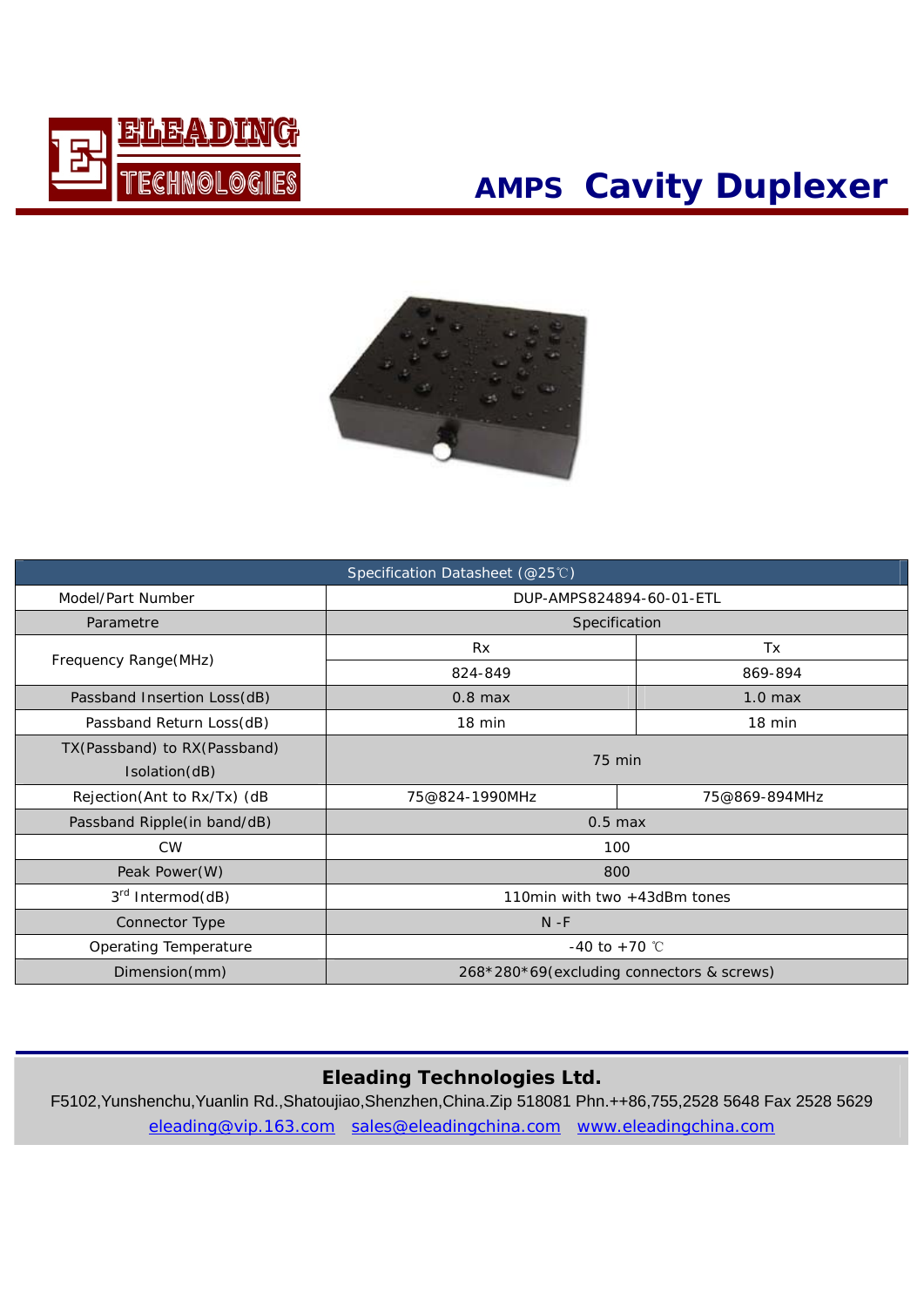

# **UMTS Cavity Duplexer**



| Specification Datasheet (@25℃)     |                                          |              |  |
|------------------------------------|------------------------------------------|--------------|--|
| Model/Part Number                  | DUP-WCDMA60-01-ETL                       |              |  |
| Parametre                          | Specification                            |              |  |
| Frequency Range(MHz)               | Rx                                       | Tx           |  |
|                                    | 1920-1980                                | 2110-2170    |  |
| Passband Insertion Loss(dB)        | $1.0$ max                                | $1.0$ max    |  |
| Passband Return Loss(dB)           | 18 min                                   | 18 min       |  |
| Passband to Passband Isolation(dB) | 80min                                    |              |  |
|                                    | 50@DC-1900MHz                            |              |  |
| Rejection(dB)                      | 75@2110-2170MHz                          | 75@1920-1980 |  |
|                                    | 40@ 2170-3980MHz                         |              |  |
| Passband Ripple(dB)                | 0.5                                      |              |  |
| <b>CW</b>                          | 100                                      |              |  |
| Peak Power(W)                      | 800                                      |              |  |
| 3 <sup>rd</sup> Intermod(dBm)      | 100 min with two +43dBm tones            |              |  |
| Connector Type                     | $N - F$                                  |              |  |
| Operating Temperature              | $-20$ to $+70$ °C                        |              |  |
| Dimension(mm)                      | 144*80*36(excluding connectors & screws) |              |  |

#### **Eleading Technologies Ltd.**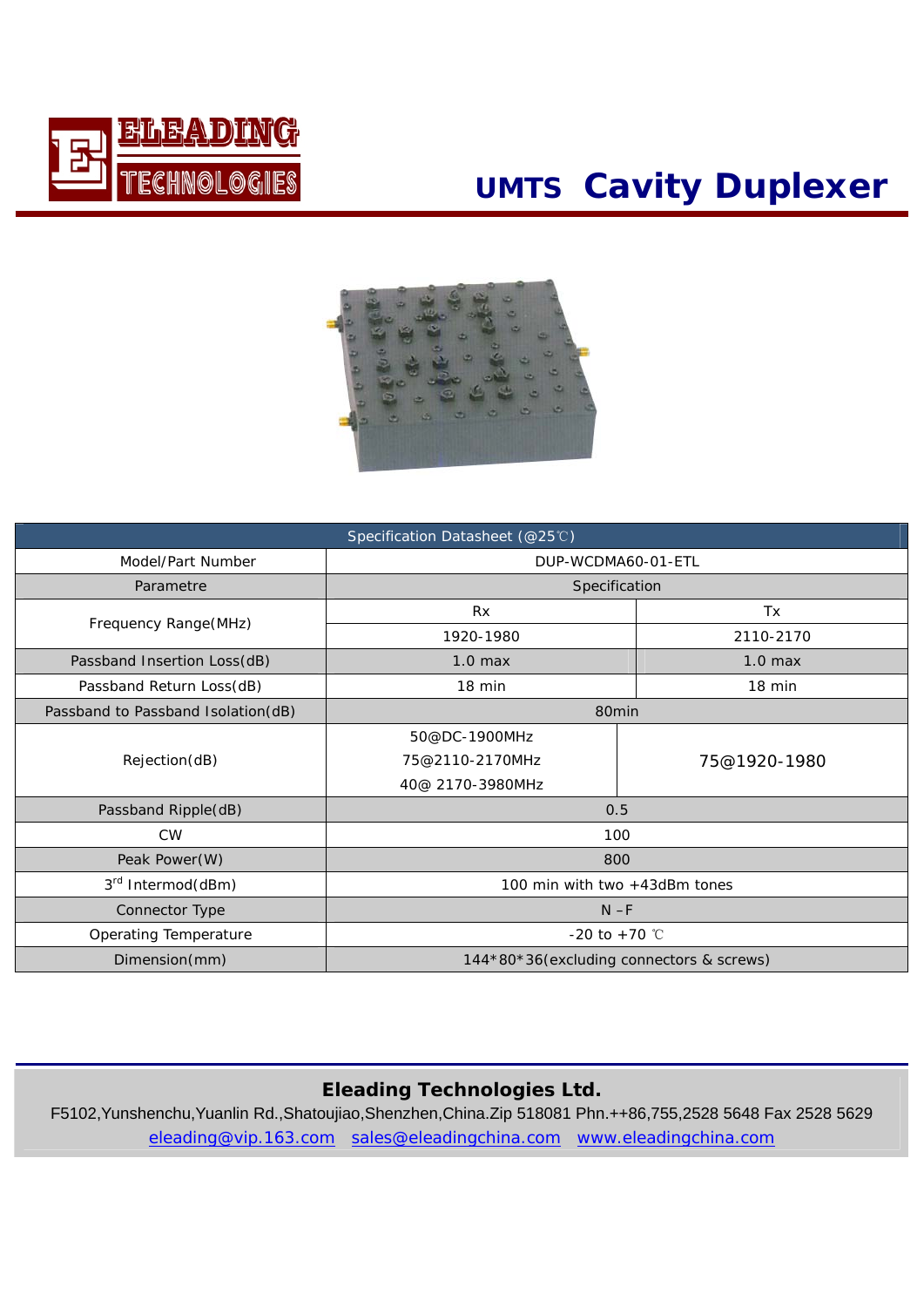

## **TETRA Cavity Duplexer**



| Specification Datasheet (@25℃)     |                                           |           |  |  |
|------------------------------------|-------------------------------------------|-----------|--|--|
| Model/Part Number                  | DUP-84167-V121-ETL                        |           |  |  |
| Parametre                          | Specification                             |           |  |  |
|                                    | <b>Rx</b>                                 | Tx        |  |  |
| Frequency Range(MHz)               | 380-385                                   | 390-395   |  |  |
| Passband Insertion Loss(dB)        | $1.2$ max                                 | $1.2$ max |  |  |
| Passband Return Loss(dB)           | 22min<br>$22 \text{ min}$                 |           |  |  |
| Passband to Passband Isolation(dB) | 80 min                                    |           |  |  |
| Rejection(@71.85MHz Rx/Tx/dB)      | 80@MHz min<br>80@MHz min                  |           |  |  |
| Passband-band Ripple(dB)           | $0.5$ max                                 |           |  |  |
| <b>CW</b>                          | 80                                        |           |  |  |
| Peak Power(W)                      | 600                                       |           |  |  |
| 3 <sup>rd</sup> Intermod(dBm)      | 110 min with two $+43$ tones              |           |  |  |
|                                    | SMA-F(Rx ports)                           |           |  |  |
| Connector Type                     | $N$ -F(Ant.& Tx port)                     |           |  |  |
| Operating Temperature              | -40 to +70 $^{\circ}$ C                   |           |  |  |
| Dimension(mm)                      | 223*168*88(excluding connectors & screws) |           |  |  |

#### **Note:Except for this example, all other Tetra frequencies are available.**

#### **Eleading Technologies Ltd.**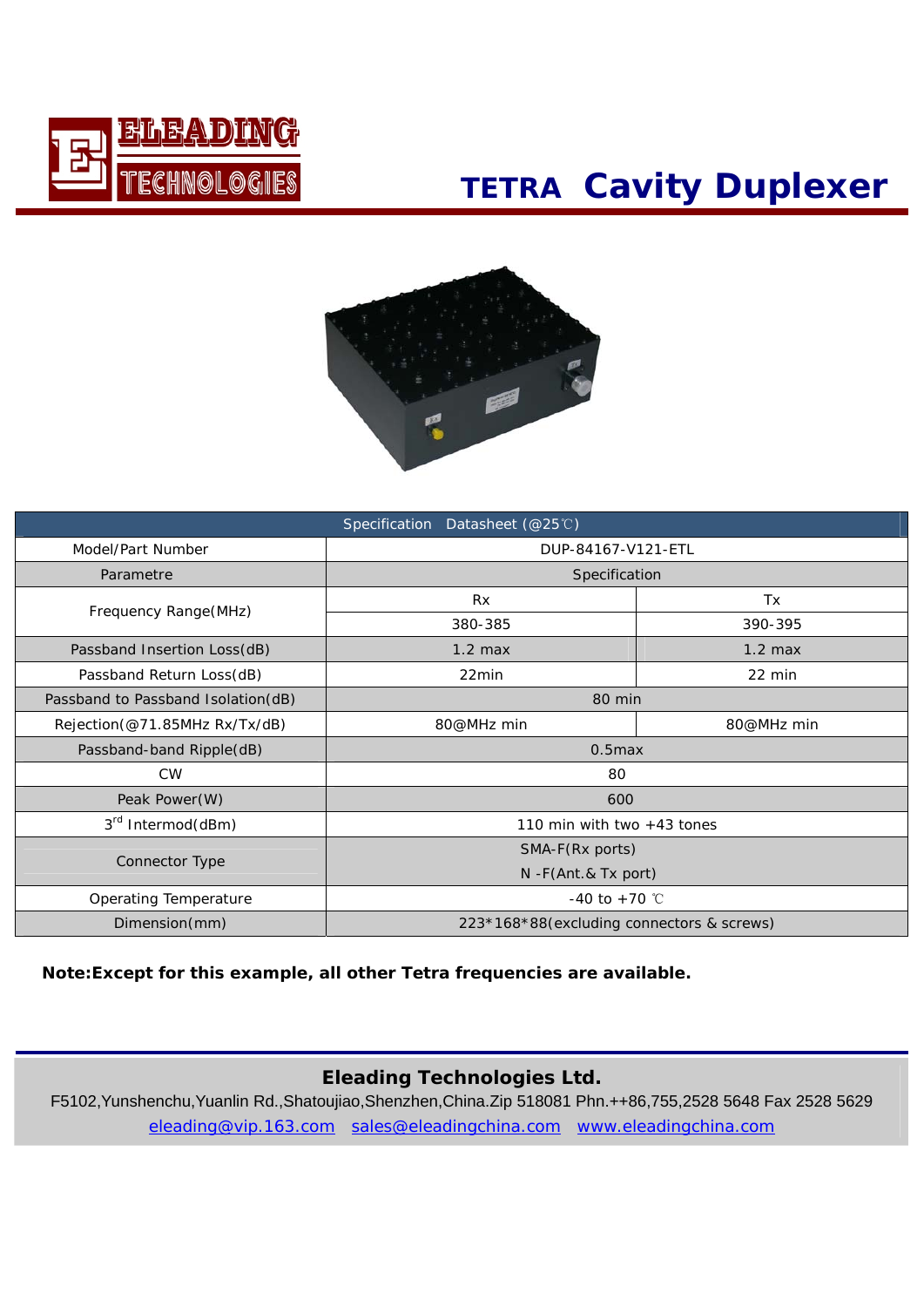

### **ISM5.8 GHz Cavity Duplexer**



| Specification Datasheet (@25℃) |                                          |                 |  |
|--------------------------------|------------------------------------------|-----------------|--|
| Model/Part Number              | DUP-ISM5800-55-01-ETL                    |                 |  |
| Prametre                       | Specification                            |                 |  |
|                                | Rx                                       | Tx              |  |
| Frequency Range(MHz)           | 5725-5780                                | 5820-5875       |  |
| Passband Insertion Loss (dB)   | $\leq 2.0$                               | $≤2.0$          |  |
| Passband Return Loss (dB)      | $\geq$ 15                                | $\geq$ 15       |  |
|                                | 50@500-1500MHz                           | 50@500-1500MHz  |  |
| Out Band Attenuation(dB)       | 40@550-1500MHz                           | 40@1500-5650MHz |  |
|                                | 60@5550-5650MHz                          | 60@5650-5780MHz |  |
|                                | 60@5820-6000MHz                          | 40@5950-6500MHz |  |
|                                | 50@6000-9000MHz                          | 50@6500-9000MHz |  |
| Tx/Rx Isolation(dB)            | 60 min                                   |                 |  |
| Ripple(dB)<br>Passband         | $\leq 1.0$                               |                 |  |
| Power(CW)                      | 50W Max                                  |                 |  |
| Peak                           | 500W                                     |                 |  |
| IN/OUT<br>Impedance            | 50 Ohm nominal                           |                 |  |
| Connector                      | SMA-F                                    |                 |  |
| Dimension(mm)                  | 116*88*16(excluding connectors & screws) |                 |  |

### **Eleading Technologies Ltd.**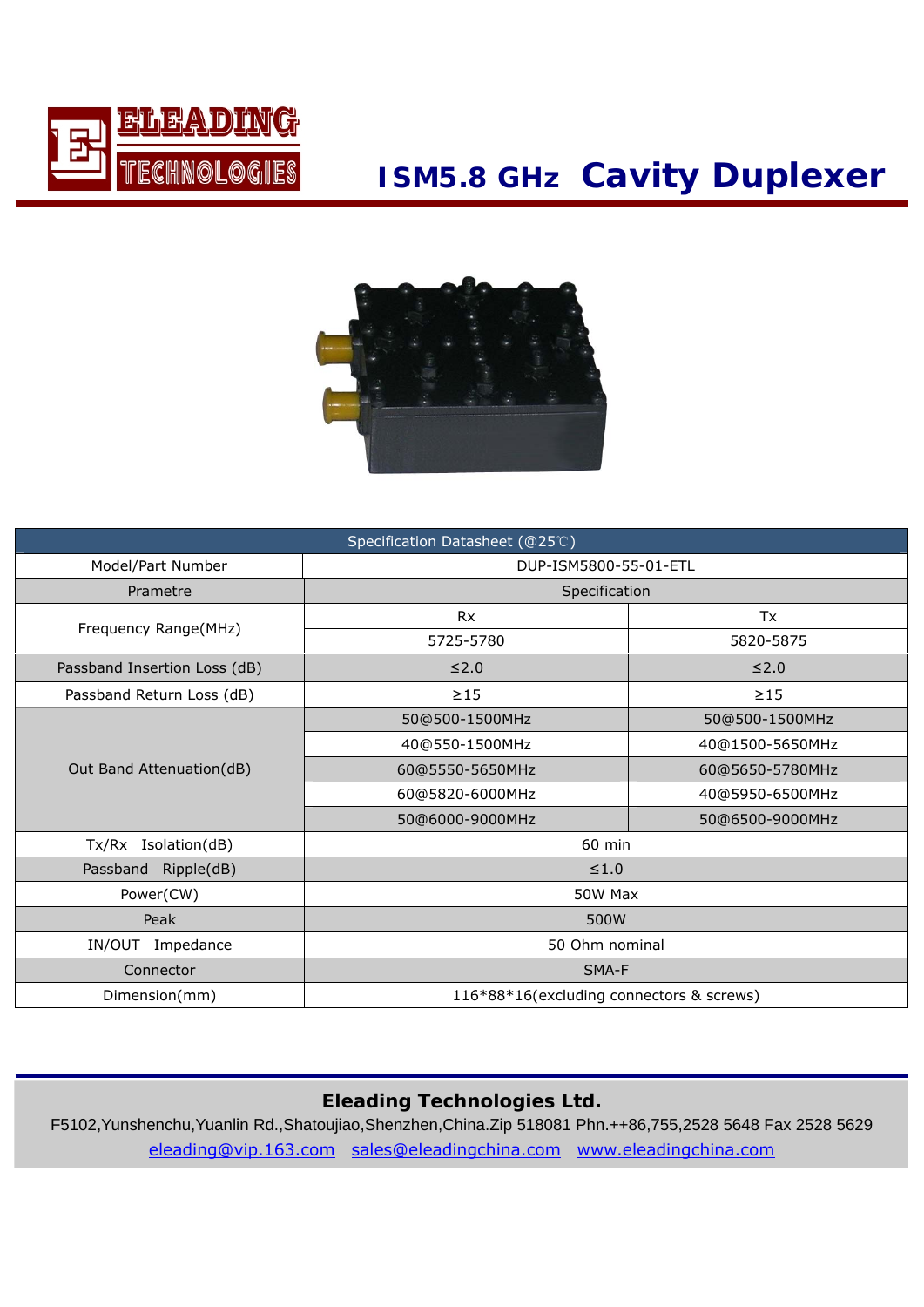

### **Dual Type UMTS Duplexer + Filter**



| Specification Datasheet (@25℃)      |                                                       |                                  |                                   |  |
|-------------------------------------|-------------------------------------------------------|----------------------------------|-----------------------------------|--|
| Model/Part Number                   |                                                       | DUL-WTR-212-ETL                  |                                   |  |
|                                     | Specification                                         |                                  |                                   |  |
| Parametre                           | Duplexer                                              |                                  | Filter                            |  |
|                                     | <b>RxD</b>                                            | Tx                               | <b>RxM</b>                        |  |
| Frequency Range(MHz)                | 1920-1980                                             | 2110-2170                        | 1920-1980                         |  |
| Passband Insertion Loss (dB)        | $\leq$ 1                                              | $\leq$ 1                         | $\leq$ 1                          |  |
| Passband Return Loss (dB)           | $\geq$ 15                                             | $\geq$ 15                        | $\geq$ 15                         |  |
| Passband to Passband Isolation (dB) | 75                                                    | 75                               |                                   |  |
| Rejection (dB)                      | 50@DC-1900MHz<br>75@2110-2170 MHz<br>40@2170-3980 MHz | 75@DC-1980MHz<br>50@2190-3980MHz | 50@DC-1900MHz<br>50@2110-3500 MHz |  |
| Ripple(dB)<br>Passband              | $+/-0.15$ (5MHz)                                      | $+/-0.15$ (5MHz)                 | $+/-0.15$ (5MHz)                  |  |
| CW(W)                               | 50                                                    | 50                               | 50                                |  |
| Peak Power(W)                       | 500                                                   | 500                              | 500                               |  |
| Dimension(mm)                       | 135*150*30(excluding connectors & screws)             |                                  |                                   |  |

### **Eleading Technologies Ltd.**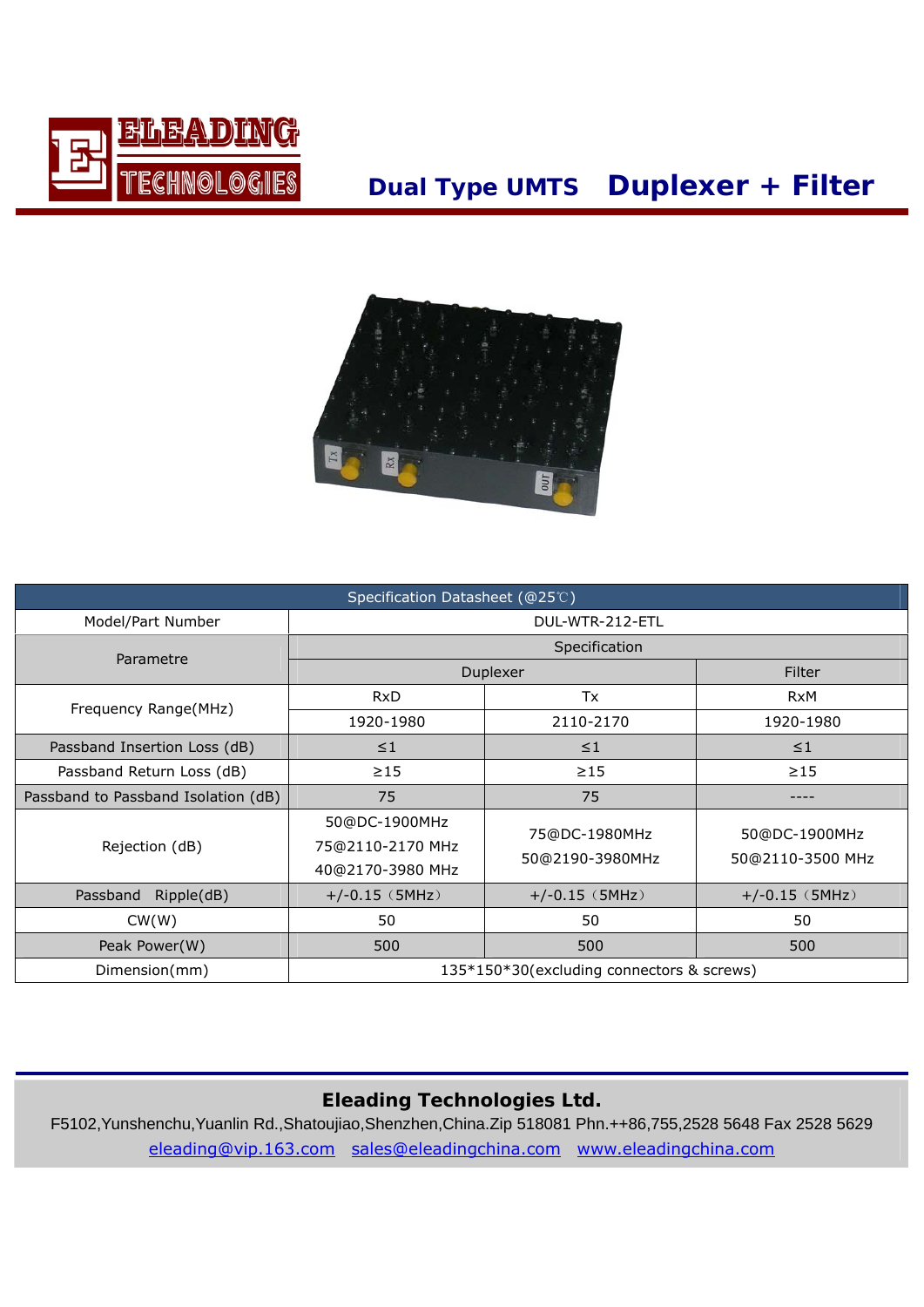

### **Dual Type EGSM900 Duplexer+Filter**



| Specification Datasheet (@25℃)      |                                                                     |                                                 |                                                                    |  |
|-------------------------------------|---------------------------------------------------------------------|-------------------------------------------------|--------------------------------------------------------------------|--|
| Model/Part Number                   |                                                                     | DUL-EGSM35-216-ETL                              |                                                                    |  |
| Parametre                           |                                                                     | Specification                                   |                                                                    |  |
|                                     | Duplexer                                                            |                                                 | Filter                                                             |  |
|                                     | <b>RxD</b>                                                          | Tx                                              | <b>RxM</b>                                                         |  |
| Frequency Range(MHz)                | $880 - 915$                                                         | $925 - 960$                                     | $880 - 915$                                                        |  |
|                                     | $\leq 1.1$                                                          | $\leq 1.1$                                      | $\leq 1.1$                                                         |  |
| Passband Insertion Loss (dB)        | $\leq$ 1.15 (Temp)                                                  | $\leq$ 1.15 (Temp)                              | $\leq$ 1.15 (Temp)                                                 |  |
| Passband Return Loss (dB)           | $\geq$ 15                                                           | $\geq$ 15                                       | $\geq$ 15                                                          |  |
| Passband to Passband Isolation (dB) | 75                                                                  | 75                                              |                                                                    |  |
| Rejection (dB)                      | $\geq$ 50@DC $\sim$ 845MHz<br>≥75@925~2000 MHz<br>≥30@2000~2880 MHz | $\geq$ 75@DC $\sim$ 915MHz<br>≥75@1050~2000 MHz | 45@DC~832.5MHz<br>20@925~935MHz<br>70@935~960MHz<br>60@960~3000MHz |  |
| Passband<br>Ripple(dB)              | $+/-0.15$ (5MHz)                                                    | $+/-0.15$ (5MHz)                                | $+/-0.15$ (5MHz)                                                   |  |
| Operating Temp                      | $-20$ $-$ +70                                                       |                                                 |                                                                    |  |
| CW(W)                               | 50                                                                  | 50                                              | 50                                                                 |  |
| Peak Power(W)                       | 500                                                                 | 500                                             | 500                                                                |  |
| Connector                           | SMA(F)                                                              | SMA(F)                                          | SMA(F)                                                             |  |
| Dimension(mm)                       | 178*148*50(excluding connectors & screws)                           |                                                 |                                                                    |  |

### **Eleading Technologies Ltd.**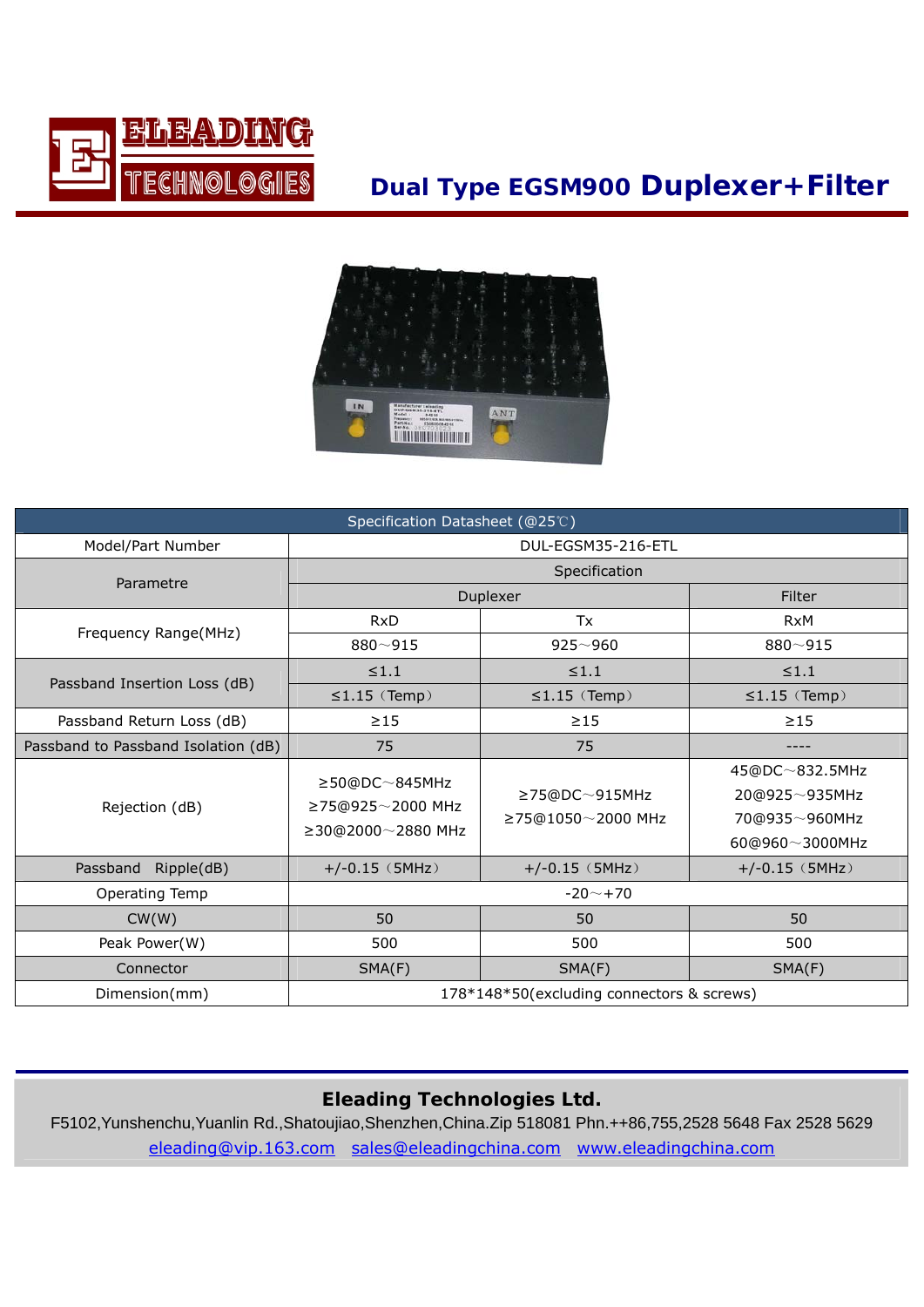

### **Dual Type GSM1800 Duplexer + Filter**



| Specification Datasheet (@25℃)      |                                                       |                                  |                                   |  |
|-------------------------------------|-------------------------------------------------------|----------------------------------|-----------------------------------|--|
| Model/Part Number                   | DUL-GSM75-216-ETL                                     |                                  |                                   |  |
|                                     | Specification                                         |                                  |                                   |  |
| Parametre                           |                                                       | Duplexer                         | Filter                            |  |
|                                     | <b>RxD</b>                                            | Tx                               | <b>RxM</b>                        |  |
| Frequency Range(MHz)                | 1710-1785                                             | 1805-1880                        | 1710-1785                         |  |
| Passband Insertion Loss (dB)        | $\leq 1.1$                                            | $\leq 1.1$                       | $\leq 1.1$                        |  |
| Passband Return Loss (dB)           | $\geq$ 15                                             | $\geq$ 15                        | $\geq$ 15                         |  |
| Passband to Passband Isolation (dB) | 80                                                    | 80                               |                                   |  |
| Rejection (dB)                      | 50@DC-1630MHz<br>80@1805-1880 MHz<br>40@1880-4500 MHz | 75@DC-1785MHz<br>50@2190-3980MHz | 50@DC-1615MHz<br>50@1805-2700 MHz |  |
| Passband<br>Ripple(dB)              | $+/-0.15$ (5MHz)                                      | $+/-0.15$ (5MHz)                 | $+/-0.15$ (5MHz)                  |  |
| CW(W)                               | 20                                                    | 20                               | 20                                |  |
| Peak Power(W)                       | 200                                                   | 200                              | 200                               |  |
| Operating Temp                      | $-20 - +70^{\circ}$                                   |                                  |                                   |  |
| Connector                           | SMA-F                                                 | SMA-F                            | SMA-F                             |  |
| Dimension(mm)                       | 165*121*55(excluding connectors & screws)             |                                  |                                   |  |

### **Eleading Technologies Ltd.**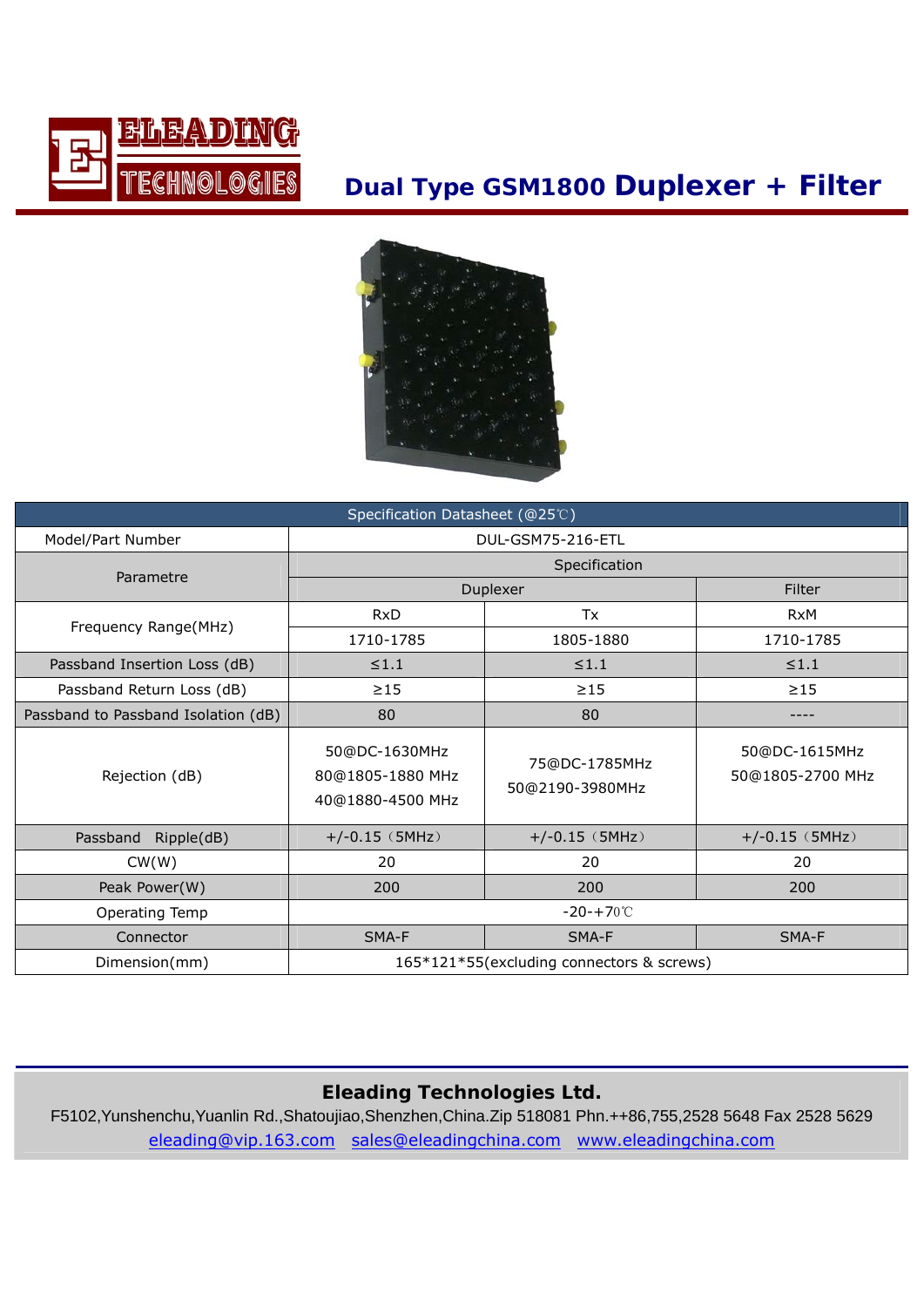

### **Dual Type ISM5.8 Duplexer + Filter**



| Specification Datasheet(@25℃) |                                          |                 |                 |  |
|-------------------------------|------------------------------------------|-----------------|-----------------|--|
| Model/Part/Number             | DUP-55-ISM5.8-401-V1.0-ETL               |                 |                 |  |
| Parametre                     | Specification                            |                 |                 |  |
|                               | <b>RxD</b>                               | Tx              | <b>RxM</b>      |  |
| Frequency (MHz)               | 5725-5780                                | 5820-5875       | 5820-5875       |  |
| Bandwidth (MHz)               |                                          | 55              |                 |  |
| Passband Insertion Loss (dB)  |                                          | $≤2.0$          |                 |  |
| Passband Return Loss (dB)     | $\geq$ 15<br>$\geq$ 15<br>$\geq$ 15      |                 |                 |  |
|                               | 50@500-1500MHz                           | 50@500-1500MHz  | 50@500-1500MHz  |  |
|                               | 40@1500-5550MHz                          | 40@1500-5650MHz | 40@1500-5650MHz |  |
| Out Band Attenuation(dB)      | 60@5550-5650MHz                          | 60@5650-5780MHz | 60@5650-5780MHz |  |
|                               | 60@5820-6000MHz                          | 60@5950-6500MHz | 40@5950-6000MHz |  |
|                               | 50@6000-9000MHz                          | 50@6500-9000MHz | 50@6000-9000MHz |  |
| Tx/Rx Isolafion               | 60dB<br>min                              |                 |                 |  |
| Passband<br>Ripple(dB)        | $≤1.0$                                   |                 |                 |  |
| Power(CW)                     | 10 W Max                                 |                 |                 |  |
| IN/OUT<br>Impedance           | 50 Ohm nominai                           |                 |                 |  |
| Connector                     | SMA-F                                    |                 |                 |  |
| Dimension(mm)                 | 172*88*16(excluding connectors & screws) |                 |                 |  |

### **Eleading Technologies Ltd.**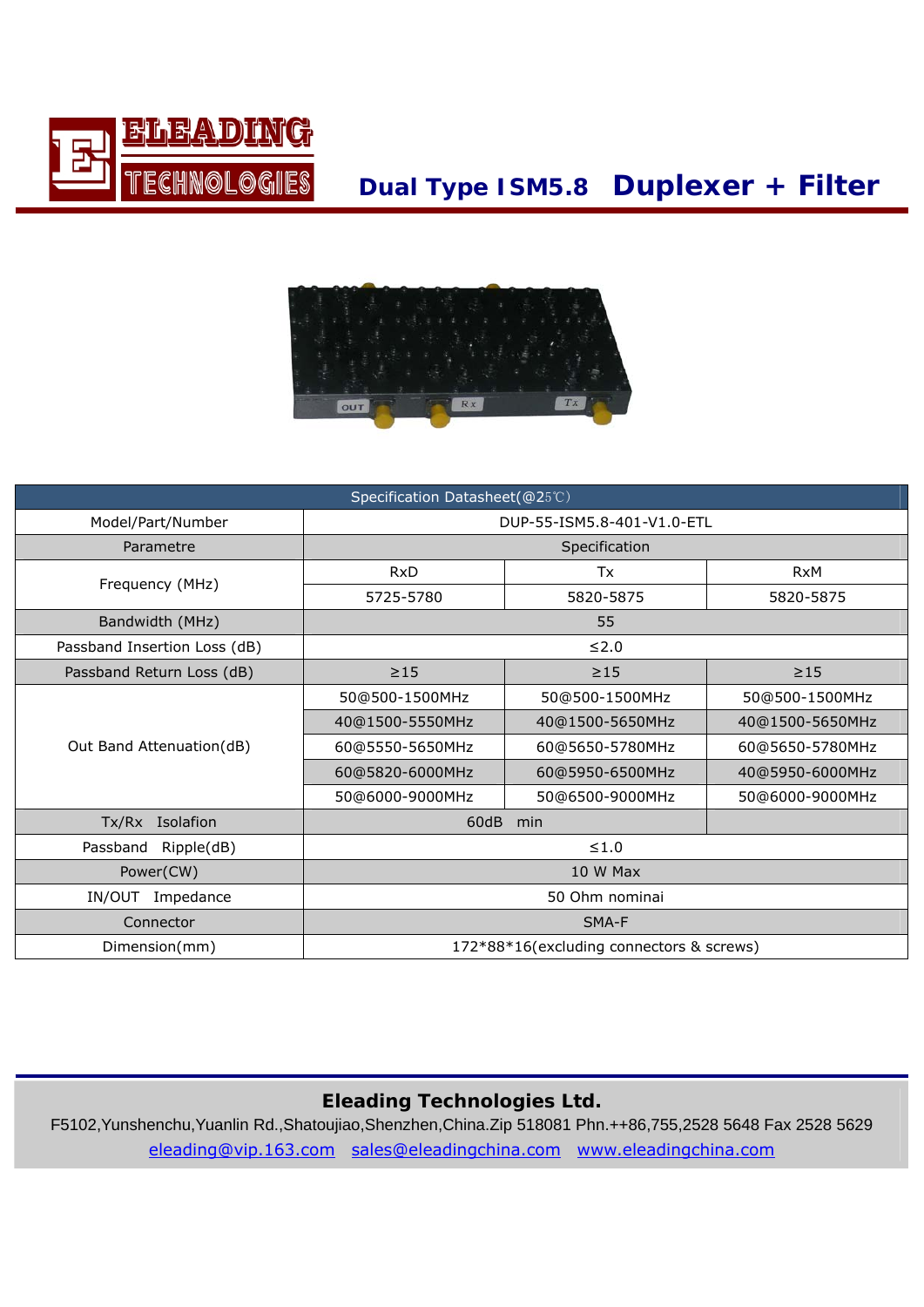

### **Dual Type ISM2.4 Duplexer + Filter**



| Specification datasheet(@25C) |                                             |                 |                 |  |
|-------------------------------|---------------------------------------------|-----------------|-----------------|--|
| Model/Part Number             | DUL-ISM2400-84264-ETL                       |                 |                 |  |
| Parameter                     | Specification                               |                 |                 |  |
|                               | Duplexer                                    |                 | Filter          |  |
| Frequency (MHz)               | <b>RxD</b>                                  | Tx              | <b>RxM</b>      |  |
|                               | 2400-2438                                   | 2445-2483.5     | 2400-2438       |  |
| Bandwidth (MHz)               | 38                                          | 38.5            | 38              |  |
| Passband Insertion Loss (dB)  | $≤2.0$                                      |                 |                 |  |
| Passband Return Loss (dB)     | $\geq$ 15                                   | $\geq$ 15       | $\geq$ 15       |  |
| Out Band Attenuation(dB)      | 50@500-1500MHz                              | 50@500-2400MHz  | 50@500-1500MHz  |  |
|                               | 40@1500-2380MHz                             | 40@2400-2438MHz | 40@1500-2380MHz |  |
|                               | 40@2445-9000MHz                             | 60@2500-9000MHz | 40@2445-9000MHz |  |
| Tx/Rx Isolafion               | $\geq$ 40dB                                 |                 |                 |  |
| Ripple(dB)<br>Passband        | $≤1.0$                                      |                 |                 |  |
| Power(CW)                     | 1W Max                                      |                 |                 |  |
| IN/OUT<br>Impedance           | 50 Ohm nominal                              |                 |                 |  |
| <b>Operating Temp</b>         | $-20 - +70^{\circ}$                         |                 |                 |  |
| Connector                     | SMA-F(ANT TX<br>RX)                         |                 |                 |  |
| Dimension(mm)                 | 225*124*32.5(excluding connectors & screws) |                 |                 |  |

### **Eleading Technologies Ltd.**